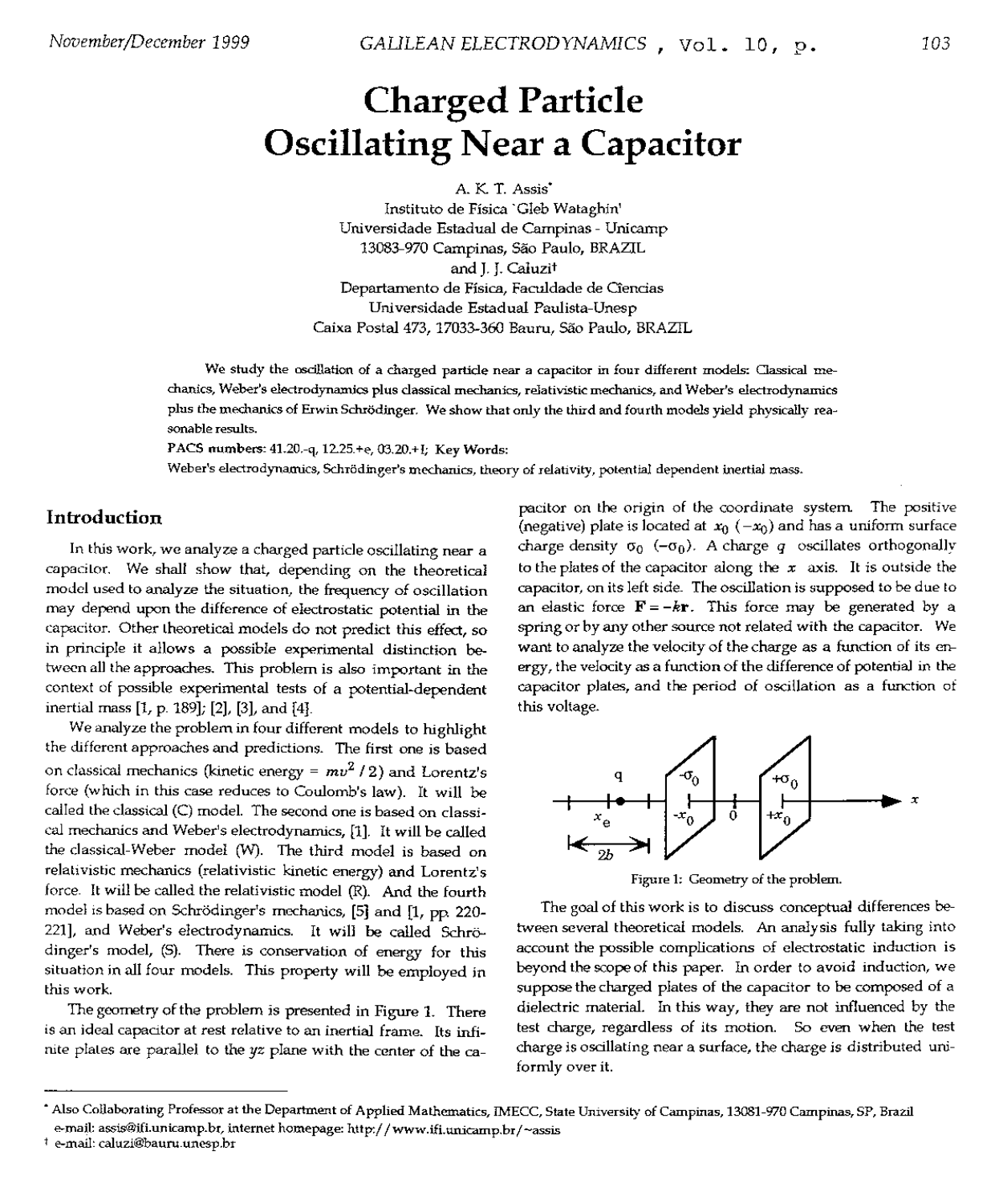## **The Classical Model**

Classical electrodynamics is based on Lorentz's force  $\mathbf{F} = q\mathbf{E} + q\mathbf{v} \times \mathbf{B}$ . As the charges in the capacitor are at rest, they produce no magnetic field and this force reduces to Coulomb's law. For  $x < -x_0$  or  $x > x_0$  the capacitor generates only a constant potential, so that there is no electric field or force acting on the test charge in this model. In all models discussed here, the zero of the potential is defined at the negative plate of the capacitor. The enerey *E* of the charge is given by

$$
E = \frac{mv^2}{2} + \frac{k(x - x_e)^2}{2}
$$
 (1)

where *m* is the inertial mass of the particle,  $v = |\mathbf{v}|$  is its velocity relative to the capacitor,  $k$  is the elastic constant,  $x$  its position, *xe* the position of the charge when it feels no elastic force. It is easily seen that the maximal velocity,  $v_m$ , is obtained when  $x = x_e$ , so that:  $v_m^2 / c^2 = 2E / mc^2$ . The value of E can be varied according to the initial conditions. If  $E$  is bigger than  $mc^2/2$ (if the test charge is an electron, this means  $E \ge 0.5$ Mev/2  $= 4 \times 10^{-14}$  J), then the maximal velocity will be greater than c. This has never been observed and indicates a limitation of the modeL

With an initial condition given by  $x - x_e = b$  and  $v = 0$ , the solution of Eq. (1) utilizing conservation of energy is given by

$$
x = x_e + b \cos \omega_c t \tag{2}
$$

where  $\omega_c \equiv \sqrt{k/m}$  is the classical frequency of oscillation. The maximal velocity is given by  $v_m = b\omega_c$ . This can be bigger than *c* depending on the values of  $b$  and  $\omega_c$ .

The period of oscillation will be calculated in all models as

$$
T = 4 \int_0^b \frac{dx}{v} \tag{3}
$$

where *b* is the amplitude of oscillation:  $x_e - b \le x \le x_e + b$ . In this classical situation the period is easily found to be equal to  $T=2\pi\sqrt{m/k}$ .

## **The Classical-Weber Model**

In this case the energy of the test charge moving orthogonally to the plates of the capacitor is given by [1, p. 189]; [2J, [3] and [4]:

$$
E = \frac{mv^2}{2} + \frac{k(x - x_e)^2}{2} - \frac{qV}{2c^2} \frac{v^2}{2}
$$
 (4)

Here  $V = 2\sigma_0 x_0 / \varepsilon_0$  is the voltage or difference of potential between the plates of the capacitor.

The main difference relative to the previous result is that now the electromagnetic energy outside the ideal capacitor depends on the velocity of the test charge relative to the plates. This does not happen with classical electrodynamics based on Lorentz's force.

In classical Newtonian mechanics the kinetic energy of the particle is  $T = mv^2 / 2$  or  $T = m_{ei} v^2 / 2$ . The coefficient of  $v^2 / 2$ appears also in front of the acceleration in Newton's second law of motion, as in  $m$ a or  $m_{ei}$ a [Ref. 1, Sec. 7.3].

We can combine the coefficients of  $v^2/2$  in (4) yielding  $(m - qV / 2c^2)v^2 / 2$ . This indicates that we can define an effective inertial mass  $m - qV$  /  $2c^2$ . That is, Weber's electrodynamics combined with Newtonian mechanics is equivalent to classical electrodynamics with an effective inertial mass which depends on the electrostatic potential energy of the test charge. Tn the Weber model, the test charge will behave as if it had an effective inertial mass given by  $m - qV / 2c^2$ .

Defining a dimensionless constant  $\alpha$  by  $qV/2mc^2$  (relating the electrostatic energy of the test charge to its rest energy) we obtain for  $\alpha$  < 1 that the maximal velocity when  $x = x_e$  is given by

$$
v_m^2 / c^2 = 2E / mc^2 (1 - \alpha)
$$
 (5)

When  $\alpha = 0$  we recover the classical model. The classical-Weber model also predicts a maximal velocity for the test charge bigger than *c*. Now this happens when  $E \ge mc^2(1-\alpha)/2$ . If  $\alpha \to 1$ , this should be easily obtained for small values of  $E$ . Again there is no experimental indication of this effect.

For  $\alpha < 1$  and an initial condition given by  $x - x_e = b$  and  $v = 0$  the solution of Eq. (4) utilizing conservation of energy is given by

$$
x = x_e + b \cos \omega_w t \tag{6}
$$

where  $\omega_m \equiv \sqrt{k/m(1-\alpha)} = \omega_c/\sqrt{1-\alpha}$ . The maximal velocity is given by  $v_m = b\omega_m = b\omega_c / \sqrt{1-\alpha}$ . Even for  $b\omega_c < c$  the maximal velocity can become bigger than  $c$  for  $\alpha$  close to 1.

The period of oscillation for  $\alpha < 1$  is given by  $T_w \equiv \sqrt{1 - \alpha} T_c$ . For  $\alpha = 1$  Eq. (4) yields  $E = k(x - x_e)^2 / 2 =$  constant. This means that *x* will be a constant at any time and  $v = 0$ . That is, with an effective inertial mass going to zero the test charge will not interact with the spring.

For  $\alpha > 1$  and an initial condition given by  $x - x_e = b$  and *v* = 0 the solution *oiEq.* (4) is given by

$$
x = x_e + b \cosh(\omega_{w2} t) \tag{7}
$$

where  $\omega_{w2} = \omega_c / \sqrt{\alpha - 1}$ . The motion is not oscillatory anymore. Now *x* and *v* increase indefinitely with time. Once extended, the spring will continue extending itself to infinity in this modeL Instead of a restoring force, the spring will enlarge all perturbations of the equilibrium position.

### **The Relativistic Model**

We now have a relativistic kinetic energy  $mc^2 / \sqrt{1-v^2/c^2}$ *\_mc2* and lorentz's or Coulomb's force. This means that the energy of the test charge will be given by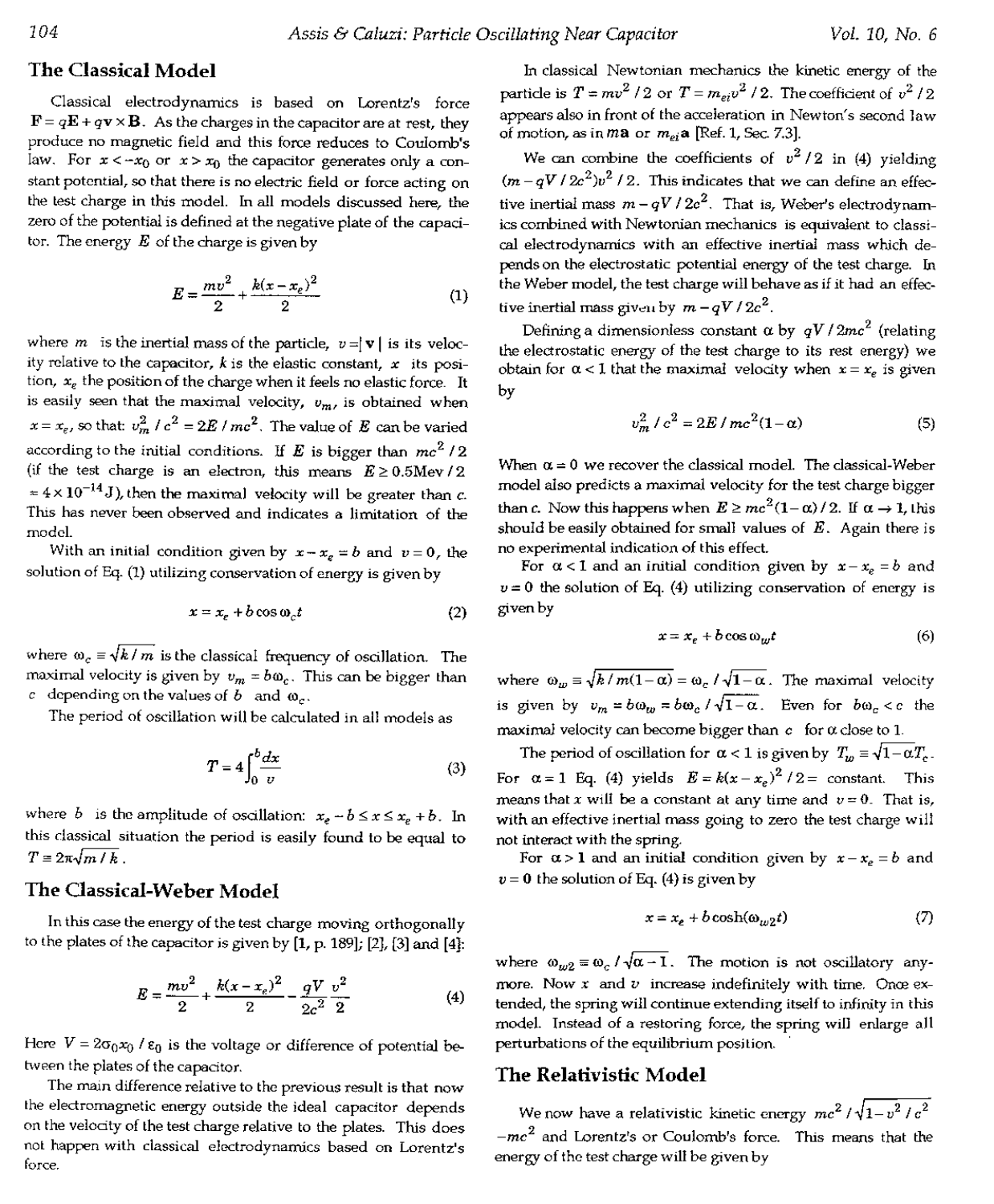$$
E = \frac{mc^2}{\sqrt{1 - v^2/c^2}} - mc^2 + \frac{k(x - x_e)^2}{2}
$$
 (8)

When  $v^2 \ll c^2$  we recover the classical model. The maximal velocity when  $x = x_e$  as a function of *E* is given by

$$
\frac{v_m^2}{c^2} = 1 - \frac{1}{(1 + E/mc^2)^2}
$$
(9)

Even when *E* tends to infinity,  $v_m \rightarrow c$ . This indicates that the velocity of the test charge cannot increase beyond  $c$  in this model.

We can integrate Eq. (8) to obtain the period  $\leq$  oscillation in terms of elliptic integrals; namely,

$$
T = \frac{2^{3/2}b}{c} \left[ \frac{1}{\sqrt{\gamma}} \int_0^{\pi/2} \frac{d\phi}{\sqrt{1 + \gamma \sin^2 \phi}} + \sqrt{\gamma} \int_0^{\pi/2} \frac{\sin^2 \phi d\phi}{\sqrt{1 + \gamma \sin^2 \phi}} \right]
$$
(10)

where *b* is the amplitude of oscillation and  $\gamma = kb^2 / 2mc^2$  is a dimensionless parameter relating the elastic energy to the rest energy of the test particle.

We now expand this result in powers of  $\gamma$  (that is, supposing  $\gamma \ll 1$ , which is equivalent to  $v^2 \ll c^2$ ). Going until first order in  $\gamma$  (or until  $v^4 / c^4$ ) and utilizing  $T_c = 2\pi \sqrt{m/k}$  yields

$$
T_r \approx T_c \left( 1 + \frac{3\gamma}{8} \right) \tag{11}
$$

This means that for the same initial conditions the relativistic harmonic oscillator has a larger period than the classical one. This can be understood observing that the relativistic inertial mass increases with the velocity of the particle. This means that during a period of oscillation the particle will behave as if it had a larger inertial mass than the classical one. The average relativistic inertial mass during one period is then given by  $<$   $m$   $>$   $=$   $m(1+3\gamma/4)$ .

#### **Schrodinger's Model**

We now have a kinetic energy similar to the relativistic one, although derived in compliance with Mach's principle, [5], and a Weberian electromagnetic energy. Apart from an unimportant constant, the energy of the test particle is given by

$$
E = \frac{mc^2}{\sqrt{1 - v^2/c^2}} - mc^2 + \frac{k(x - x_e)^2}{2} - \frac{qV}{2}\frac{v^2}{2c^2}
$$
(12)

With  $V = 0$  we recover the relativistic situation. Once more we can see that when  $E \to \infty$ , then  $v \to c$ . This shows that with Schrödinger's mechanics and Weber's electrodynamics, we have the velocity of the test particle limited by  $c$ , as in the relativistic model.

We now utilize the conservation of energy and the fact that when  $v=0$  we have  $x-x_e = b$ . This equation can then be written as

$$
\frac{1}{\sqrt{1 - v^2/c^2}} - \frac{\alpha v^2}{2c^2} = 1 + \gamma - \frac{k(x - x_e)^2}{2mc^2}
$$
(13)

The maximal velocity  $v_m$  is obtained when  $x = x_e$ . This equation shows that even when  $\alpha \rightarrow \infty$  we have  $v_m \rightarrow c$ , no matter the value of  $E$ . That is, the velocity is always limited by  $c$ , not only for high total energies of the particle, but also for high voltages in the capacitor.

In order to calculate the period of oscillation we expand this last result in powers of  $v^2/c^2$ . Retaining terms only up to  $v^4/c^4$  yields

$$
\frac{3v^4}{8c^4} + \frac{(1-\alpha)v^2}{2c^2} - \gamma + \frac{k(x - x_e)^2}{2mc^2} = 0
$$
 (14)

With  $\alpha \ll 1$ , the period is found to be

$$
T_s = T_c \sqrt{1 - \alpha} \left[ 1 + \frac{3}{8} \frac{\gamma}{(1 - \alpha)^2} \right] \tag{15}
$$

For  $\alpha \ge 1$  the motion is not oscillatory anymore. The velocity will tend to the critical velocity  $v_c = \sqrt{1-\alpha^{2/3}}c$  which for  $\alpha > 1$ is smaller than c. This result is reasonable because now the effective inertial mass depends not only on the potential but also on the velocity. The equation of motion can be written as

$$
m_{ei}a + k(x - x_e) = 0 \tag{16}
$$

where  $a = d^2x/dt^2$  and  $m_{el}$  is the effective inertial mass given by

$$
m_{ei} \equiv m \left[ \frac{1}{\left(1 - v^2 / c^2\right)^{3/2}} - \alpha \right] \tag{17}
$$

### **Discussion and Conclusion**

We have obtained that the classical and classical-Weber models do not correspond to reality. Both models predict that the velocity of the test charge can reach velocities larger than  $c$ , depending on initial conditions. The relativistic and Schrödinger's models do not have this problem. There is, however, a difference between these two last models: The period of oscillation does not depend on the voltage in the capacitor according to relativity, but should depend according to Schrödinger's model with Weber's electrodynamics. Only careful experiments can decide this question. To our knowledge there has never been any experiment designed to test this property.

All the results of this paper could be maintained if the test charge oscillated parallel to the plates of the capacitor, provided that we change the sign in front of  $\alpha = qV/2mc^2$  in all formulas where it appears, [1]. This means that on average the result will be independent of  $\alpha$  in the classical-Weber and Schrödinger's